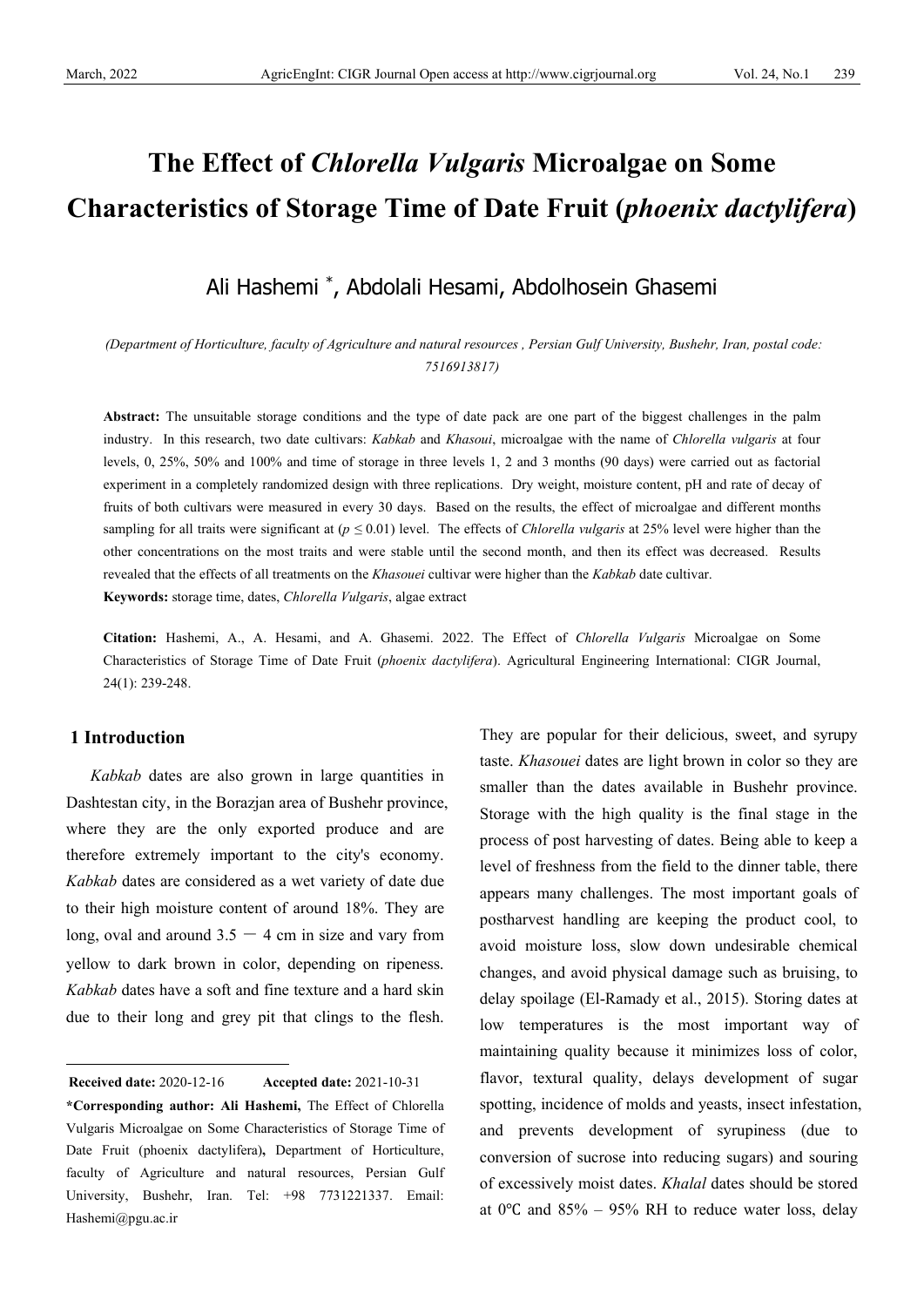ripening to the Rutab stage, and maintain their textural and flavor quality (Siddiq and Greiby, 2014). In order to reduce moisture loss and improve shelf life, packaging in moisture-barrier plastic bags or use of plastic liner in the box is helpful. Optimal temperature for *Tamar* dates is 0 $\degree$ C for 6 – 12 months, depending on cultivar (semi-soft dates, like *Deglet Nour* and *Halawy*, have longer storagelife than soft dates, like *Medjhool* and *Barhee*). For extended storage, the use of temperatures below the highest freezing temperature of –15.7℃ is recommended. Dates with 20% or lower moisture can be kept at –18℃ for more than one year, at 0℃ for one year, at 4℃ for 8 months, and at 20℃ for one month; RH should be kept at 65% – 75% for all cases (Kader and Hussein, 2009).

Date palm is the most important in the world, about the 35 international date palm conference and symposiums which have been held in 14 different countries, beginning with the initial event in Algeria in 1931 (Johnson, 2014). Postharvest decay caused by fungal contamination of cherry tomato fruit has been primarily controlled by the application of synthetic fungicidal agents in the field and during the postharvest period (Barreto et al., 2016). Several changes might develop after harvesting of fruits and vegetable because of the exposure of tissues to the outer, atmospheric conditions which govern the rate of deterioration.

Some of factors which are responsible for the deterioration of fruits and vegetable includes the moisture content of the product, relative humidity of the environment, product temperature, environment temperature and heat of respiration of the produce, physical, mechanical and physiological damages and the decay of microorganisms (Vivek et al., 2019). Date flesh is found to be low in fat and protein but rich in sugars, mainly fructose and glucose, high source of energy, as 100 g of flesh dates can provide an average of 314 kcal. Some minerals were reported, with the major being selenium, copper, potassium, and magnesium (Mohamed and Chang, 2008). Due to high evaporation, bacteria and fungi rate in non-coated fruits and proximity to each other, the quality, tissue, taste, marketability and other components are changed. Transpiration has various adverse effects on postharvest quality and the shelf-life of fresh fruit and vegetables. If not controlled, the water released through this process would result in direct mass loss (Bovi et al., 2016).

During different physiological stages of palm fruit growth, the color, taste, textures, and moisture content depending on the variety of date are changed. When the moisture of the dates is between 30% and 35%, the texture is softer and tastes due to microorganisms such as bacteria, molds and yeasts that are spoiled. There is a close relationship between moisture and spoilage, fermentation and mold spoilage (King and Bolin, 1972). Decay and weight loss due to transpiration are important and limiting factors for fruit storage.

During harvesting and transportation if the fruits are wounded, they are contaminated by green and blue molds, if not effectively controlled, then get wasted before it reaches for consumption. The use of herbal essential oils in the control of postharvest diseases has been proposed as a new method in recent years. These compounds not only have side effects, but also increase the quality and shelf life of fruits due to their antioxidant properties (Tadayon et al., 2015). The use of natural compounds is to inhibit the growth of microorganisms and reduce quantitative and qualitative of fruits and vegetables in response to consumer pressure to reduce or stop, and the use of synthetic chemicals for agricultural products is increasing. Agrochemicals are commonly used in agricultural production to control or prevent diseases, pests and weeds in order to maintain high quality of agricultural products and eliminate or reduce yield losses.

With this industrialized system, food is produced at reduced costs and farmers therefore get higher profits from their farm but serious concerns were being raised about health risks resulting from residues in drinking water and food and from occupational exposure [\(Alori](https://www.researchgate.net/profile/Elizabeth-Alori) and Babalola, 2018). The application of heat treatment is used in a wide range of products to control the damage caused by cold storage (Sams, 1994). Heat treatment can have several advantages. It can delay ripening and control decay and insects attack, and it can be applied in the form of dry, hot air, humid hot air or hot water. Hot water treatment should be applied at the beginning of the packing or packing process. However, these treatments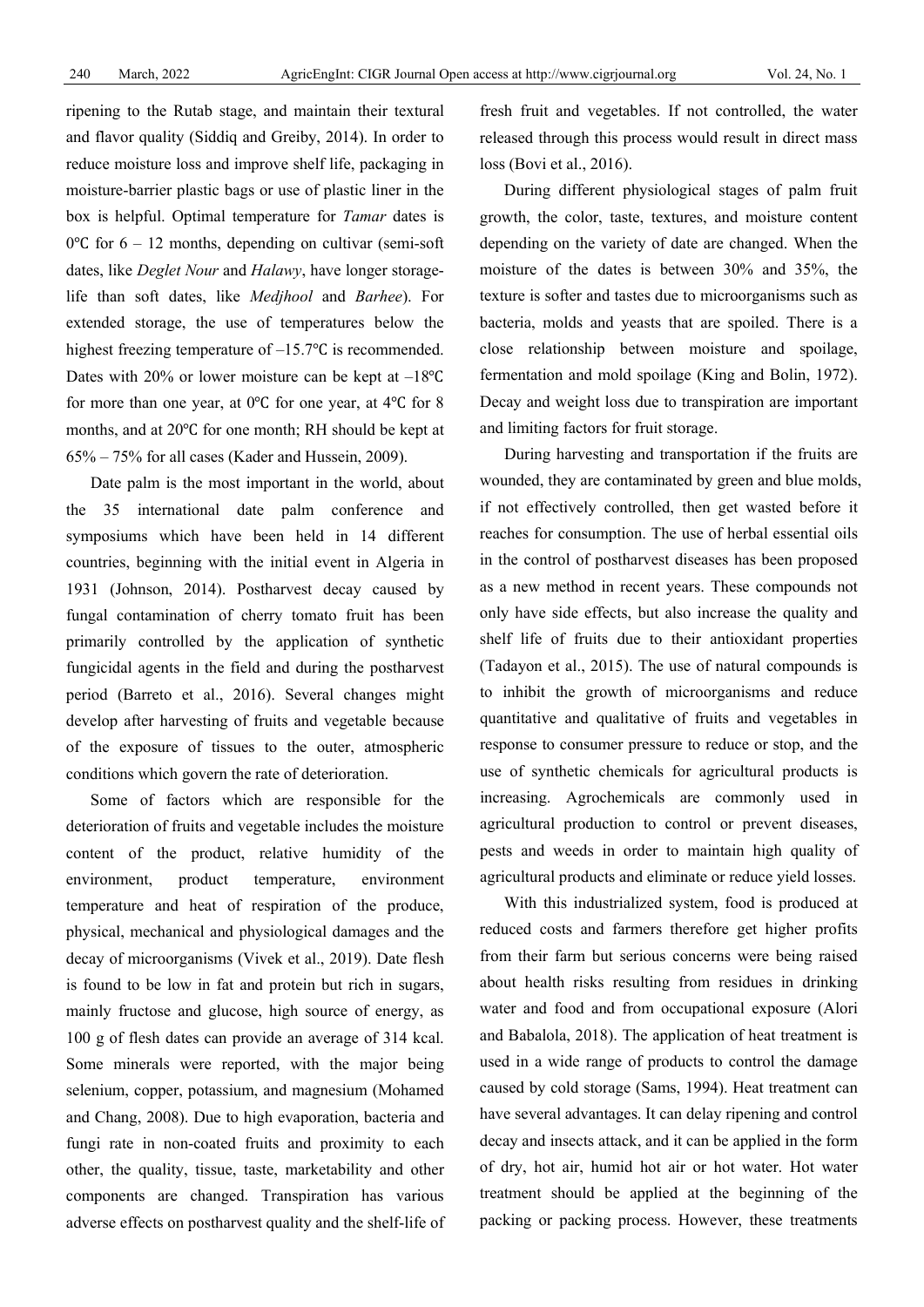should not be used when fruit is harvested over-mature or with serious bruises or mechanical injury, since that heat would increase these injuries [\(Wills et al., 2007\)](https://scialert.net/fulltext/?doi=ajps.2014.87.92#88917_b).

Use of low temperature during storage and transport is the most important way of maintaining quality of dates because it minimizes loss of color, flavor, and textural quality, delays development of sugar spotting, reduces incidence of molds and yeasts, insect infestation, and prevents development of syrupiness (due to conversion of sucrose into reducing sugars) and souring of excessively moist dates (Elhadi et al., 2013). *Chlorella vulgaris* is a unicellular microalga that grows in fresh water and has been present on earth since the pre-Cambrian period 2.5 billion years ago and since then its genetic integrity has remained constant. *Chlorella vulgaris* and their products are also used for different purposes like dyes, pharmaceuticals, animal feed, aquaculture and cosmetics. Nowadays a promising sustainable energy resource due to its capacity to accumulate large quantities of lipids is suitable for biodiesel production that performs much like petroleum fuel. They are also proved to be the source of products such as proteins, carbohydrates, pigments, vitamins and minerals. In addition, microalgae capture sunlight and perform photosynthesis by producing approximately half of atmospheric oxygen on earth and absorbing massive amounts of carbon dioxide as a major feed. Therefore, growing them next to combustion power plants is of major importance due to their remarkable capacity to absorb carbon dioxide that they convert into potential biofuel, food, feed and highly added value components (Carl et al., 2014).

*Chlorella vulgaris* is unicellular green algae and has been widely used as human food supplements. The protein content (8% – 50% dry weight) generally contains all the essential amino acids (Uchechukwu, 2017). Date Palm *(Phoenix dactylifera* L.) is one of the oldest fruit trees in the world and is mentioned in the Qur'an and Bible. It produces a berry fruit (date) that represents the basic food for North Africa, Arabia, and Iranian peoples, where hundreds of varieties are grown for commercial purposes and are deeply rooted in their economy, history and culture (Wrigley, 1995). Patil et al. (2015) worked on plant growth stimulating activity of

fresh water micro algae, and they explained that algae, particularly the seaweeds, are used as fertilizers, resulting in less nitrogen and phosphorous runoff than the other from the use of livestock manure. Microalgae is a source of natural products and has been recently studied for biotechnological applications.

The diversity of microalgae makes a potentially rich source for various chemical products with applications in nutritional, cosmetic, pharmaceutical, and medicinal industries. Extracts from marine microalgae are rich sources of proteins, vitamins, and minerals. Chlorella, a unicellular green algae, contains various valuable proteins  $(40\% - 60\%)$  and has been widely used in aquaculture, food and biotechnology industries.

The extract from Chlorella contains various biologically active compounds including growth factors, anti-inflammatory and wound healing substances, antioxidants, and emollient compounds (Danielli et al., 2015). Mashhadinejad et al. (2016) reported that *Chlorella Vulgaris* was moderate to high antimicrobial activity which could be influenced by growth condition and extraction solvents. They showed that heterotrophic and mixotrophic growth significantly increased antimicrobial activity. They concluded that chloroform mediated extracting the highest antimicrobial potential that was observed when chloroform was used as extraction solvent. The objective of this study was to investigate the effect of algae concentration on the time of storage in *Kabkab* and *Khasouei* cultivar dates.

#### **2 Materials and methods**

The experiments were conducted at Persian Gulf University, Borazjan, Bushehr, Iran from 2018 to 2019. The site was located at longitude 51°13'54, 38"E, latitude 29°16'2, 38 N, and 80 m above sea level. In this research, two date cultivars *Kabkab* and *Khasouei*, microalgae with the name of *Chlorella vulgaris* at four levels 0, 25%, 50% and 100% and time of storage in three levels 1, 2 and 3 months (90 days) were carried out as factorial experiment in a completely randomized design with three replications. At first, 400 g of *Rutab* from both cultivars were counted and weighted. *Chlorella vulgaris* microalgaes were used to be the control of date storage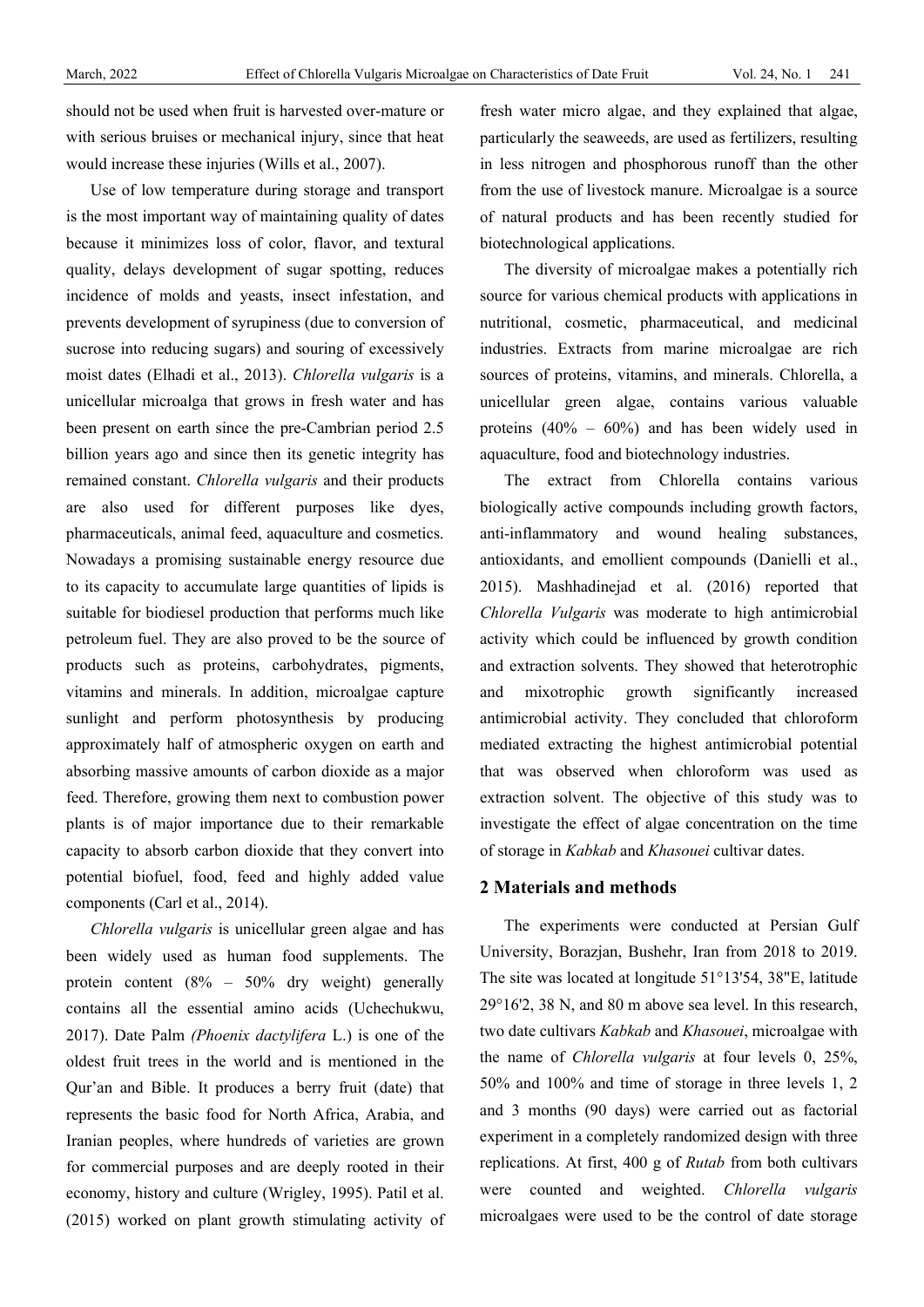placed in the freezer for frozen and then located at room temperature until liquefied and the concentrations 25%, 50% and 100% were obtained. The prepared fruits were immersed in these solutions for two minutes and were allowed to dry for two hours at room temperature and then re-packed in a refrigerator at 5℃. In this experiment some characteristics, such as pH of fruit, dry weight, and decay percentage, were evaluated. To measure dry weight, the samples were kept at 70℃ for 72 hours and then weighed with a digital weighing accuracy of 0.01 g. To calculate the average cubic weight after sample weighing, the number of cubes was calculated. Equation 1 was used to calculate the average weight of the cubes.

$$
A_{\rm wn} = \frac{W_x}{N} \tag{1}
$$

Where,  $A_{wn}(g)$  = average weight of the cubes,  $W_s(g)$  $=$  weight of sample and  $N =$  number of samples.

During the storage period, the samples were evaluated daily, and percentage of the decayed were weighted and separated. Equation 2 was used to calculate the percentage of decay monthly.

$$
D\% = \frac{w_{\rm D}}{w_{\rm F}} \times 100\tag{2}
$$

Where,  $D\%$  = percentage of decay,  $W_D(g)$  = decayed weight and  $W_T(g)$  = total weight of samples. A pH meter was used to measure the pH of fruit extract. The analyses of variance and mean comparison test were used in Statistical Analysis System (SAS) program and Duncan's new multiple test respectively.

## **3 Results**

Analyses of variance of pH, dry weight, rate of fruit decay are shown in Table 1. Analyses of variance showed that the main effects of sampling time and algae levels on all measured traits were significant at  $(p \le 0.01)$  level.

| S.O.V                                     | df | pH                 | Dry weight         | Decay              |
|-------------------------------------------|----|--------------------|--------------------|--------------------|
| Storage Time (month)                      | 2  | 27.93**            | $166.7***$         | 13075.6**          |
| Date type                                 |    | $1.87***$          | $62.7***$          | 603.4*             |
| Algae levels                              | 3  | $1.61**$           | $10.5***$          | 2754.3**           |
| Month $\times$ date                       | 2  | 0.02 <sup>ns</sup> | 4.73 <sup>ns</sup> | 4158.7**           |
| Month $\times$ algae levels               | 6  | $0.43*$            | $7.57*$            | 845.8**            |
| Date $\times$ algae levels                | 3  | $0.8***$           | $16.15***$         | 88.2 <sup>ns</sup> |
| Month $\times$ date $\times$ algae levels | 6  | $0.93*$            | $14.47**$          | $45.03^{ns}$       |
| Error                                     | 72 | 0.13               | 2.55               | 34.65              |
| C.V(%)                                    |    | 0.69               | 5.05               | 26.14              |

**Table 1 Analyses of variance of levels of algae concentration, date type and storage time**

\*\* Significant difference at  $(p \le 0.01)$  level, \*significant difference at  $(p \le 0.05)$  level and <sup>ns</sup> not significant

#### **Table 2 Comparison of means of different months, date type and percentage of algae concentration on pH, dry weight and decay of**

| date fruits        |                   |                    |                     |                     |                          |  |  |  |  |
|--------------------|-------------------|--------------------|---------------------|---------------------|--------------------------|--|--|--|--|
| S.O.V              | pH                |                    | Dry weight          | Decay               |                          |  |  |  |  |
|                    |                   |                    | (g)                 | (g)                 |                          |  |  |  |  |
| Khasouei date      | $6.45^{\rm a}$    | 30.537a            |                     | 19.958 <sup>b</sup> |                          |  |  |  |  |
| Kabkab date        | 6.17 <sup>b</sup> | 28.92 <sup>b</sup> |                     | $25.083^a$          |                          |  |  |  |  |
| Algae $(0\%)$      | 5.98 <sup>b</sup> |                    | 29.92ab             | $36.375^{\rm a}$    |                          |  |  |  |  |
| Algae $(25%)$      | 6.5 <sup>a</sup>  |                    | $30.583^a$          | 24.458 <sup>b</sup> |                          |  |  |  |  |
| Algae $(50\%)$     | 6.53 <sup>a</sup> |                    | $29.25^{b}$         | 18 <sup>c</sup>     |                          |  |  |  |  |
| Algae $(100\%)$    | 5.99 <sup>b</sup> |                    | 29.162 <sup>b</sup> | 11.25 <sup>d</sup>  |                          |  |  |  |  |
| Storage (1 month)  |                   | 7.27 <sup>a</sup>  | $31.25^a$           |                     | $\overline{\phantom{a}}$ |  |  |  |  |
| Storage (2 onth)   |                   | $6.23^{\rm a}$     | 31.68 <sup>a</sup>  |                     | 28.469 <sup>b</sup>      |  |  |  |  |
| Storage (3 months) |                   | 5.41 <sup>a</sup>  | 27.094 <sup>a</sup> |                     | 39.094 <sup>a</sup>      |  |  |  |  |

According to Duncan's test, the different letters in each column showed a significant difference at the (*p ≤* 5%) probability level.

The effect of date palm on pH and dry weight was significant at ( $p \leq 0.01$ ) but their effect on fruit decay at (*p ≤* 5%) was significant. Interaction between storage time and date type was significant at  $(p \leq 0.01)$  level but not significant for other traits. Interaction between storage time and algae levels on decay rate was significant at ( $p \le 0.05$ ) level, but significant at ( $p \le 0.01$ ) level for other traits. Interaction effects of type of date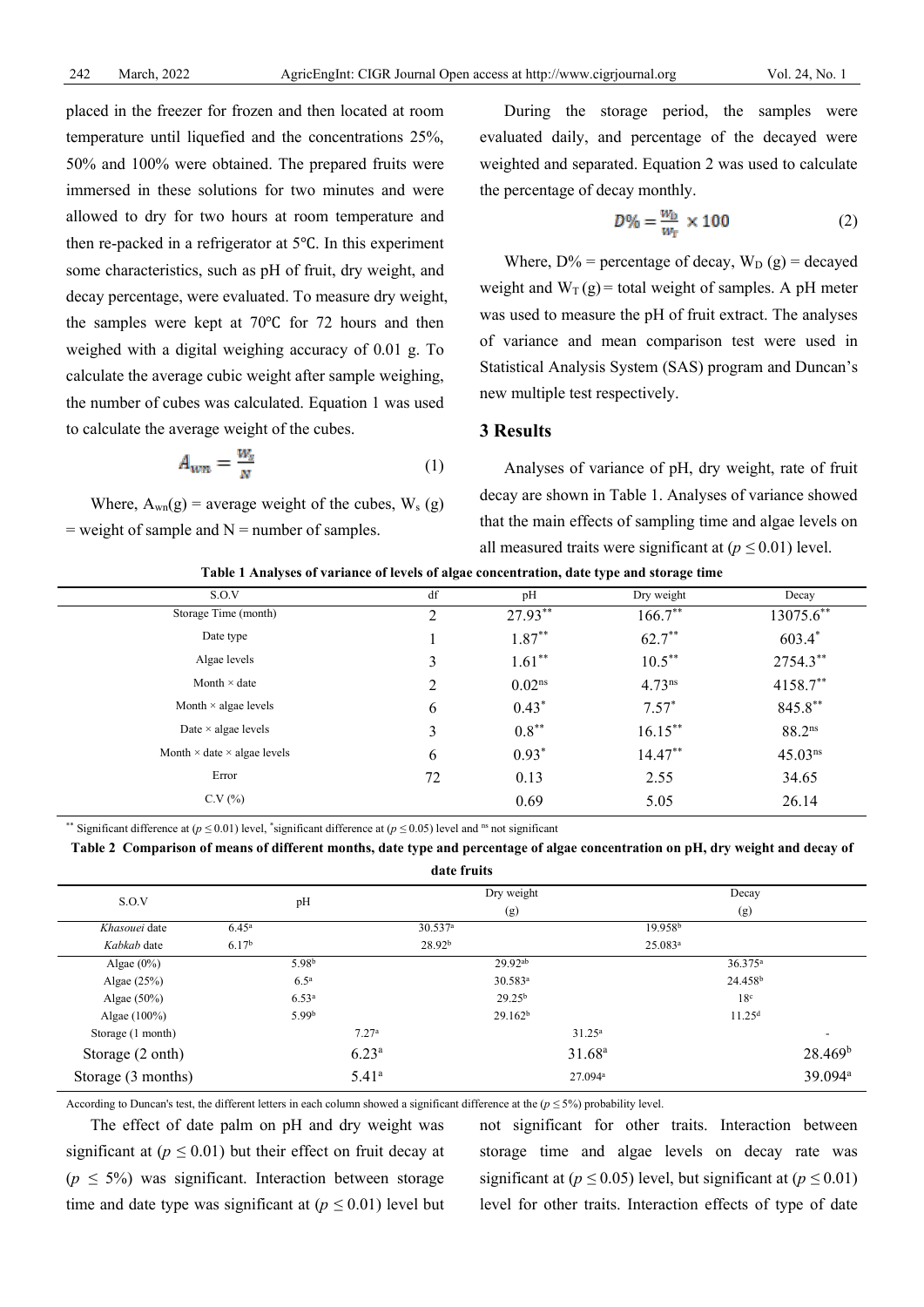and different algae concentrations on pH and dry weight were significant at ( $p \le 0.01$ ) level but their effect on fruit decay was not significant. Results showed interaction among algae concentration, type of date and storage time per month which were significant for pH at  $(p \le 0.05)$ level, for dry weight at  $(p \le 0.01)$  and were not significant at fruit decay (Table 1). Independent effect of storage per month on pH showed that the highest pH (7.27) was found in the first month and the lowest (5.41) was obtained in the third month that presented a decrease of 25.6% (Table 2).

The differences in pH results among different studies may be related to differing effects of elevated  $O<sub>2</sub>$  on the respiratory rates of the commodities (Zheng et al., 2007). Samad and Moshfeghifar (2016) reported that oxygen is essential for the respiration of fresh horticultural commodities. The removed  $O_2$  can be replaced with  $N_2$ , usually recognized as an inert gas, or  $CO<sub>2</sub>$ , which is a competitive inhibitor of ethylene action and can lessen the pH or prevent the growth of some bacteria and fungi. When the  $O_2$  level is decreased to below 12 kPa, and levels commonly used for most fresh horticultural commodities are about  $3 - 5$  KPa, the respiration rate starts to decrease. The absence of  $O<sub>2</sub>$  can produce anaerobic respiration, accelerating deterioration and spoilage. High  $CO<sub>2</sub>$  levels effectively prevent bacterial and fungal growth. However, levels more than 10 KPa are needed to suppress fungal and bacterial growth significantly.

The effect of type of date on the pH of fruit extract showed that the pH of *Khasouei* date was 4% higher than the pH of *Kabkab* dates. The highest pH of fruit extract (6.53) was observed in 50% concentration of algae and the lowest (5.98%) was obtained in non-algae treatment. Also, 25% and 50% of the algae concentration were located in one statistical group and 100% with non-algae concentration were placed in another statistical group (Table 2). The results is in agreement with the results of Martinez-Romero et al. (2005) and disagrees with, Nikos G. Tzortzakis (2007). There was a significant difference effect observed at statistical level ( $p \leq 0.01$ ) according to the results of analysis of variance, independent effect of date type, time of storage (months) and different levels of algae on dry weight of date (Table 1). Comparison of the means of date type showed that the *Khasouei* dates with (30.537 g) had the highest and *Kabkab* date with (28.92 g) had the lowest dry weight (Table 2).

The possible reason for the significant difference between *Kabkab* and *Khasouei* cultivars varieties might be due to their metabolic processes, since *Kabkab* cultivars has higher intensity of internal reactions than that of *Khasouei* cultivar, thus causing a reduction in weight in this cultivar. According to Michal et al. (2018), weight reduction is mostly influenced by the concentration of the osmotic solution and the temperature. There was no significant difference between the first and second months of storage time on dry weight, but there was a significant difference in the third month.

The highest fruit dry weight (31.68 g) and the lowest fruit dry weight (27.094 g) was observed in the second month and third month, respectively. According to the analysis of variance (Table 1), the effects of storage time of fruits per month, date type (*Khasouei* and *Kabkab* cultivars), levels of algae concentration, interaction of storage time per month on date type (*Khasouei* and *Kabkab* cultivars), interaction of storage time per month, date type (*Khasouei* and *Kabkab* cultivars), and different levels of density of algae were significant at  $(p \leq 0.01)$ level on fruit decay (Table 1). Independent effect of different storage time per month showed that the highest amount of decay of fruit (39.094) was observed in the third month of storage time and the lowest amount of decay of fruit (zero) was found in the first month of storage time (Table 2).The highest amount of decay was observed in *Kabkab* date cultivar at zero percentage of algae concentration after three months of storage time (Table 2).

Results showed the highest decay (25.083 g) and the lowest (19.958 g) were observed in *Kabkab* and *Khasouei* dates, respectively. Similarly, Al-Redhaiman (2004) reported the highest weight loss, least fruit firmness and highest fruit decay percent of fruit control are firmly related to each other and they usually have a common effect on each other. Also researcher reported that fruit weight loss during storage period is accompanied by some disruption of the fruit tissues, which may facilitate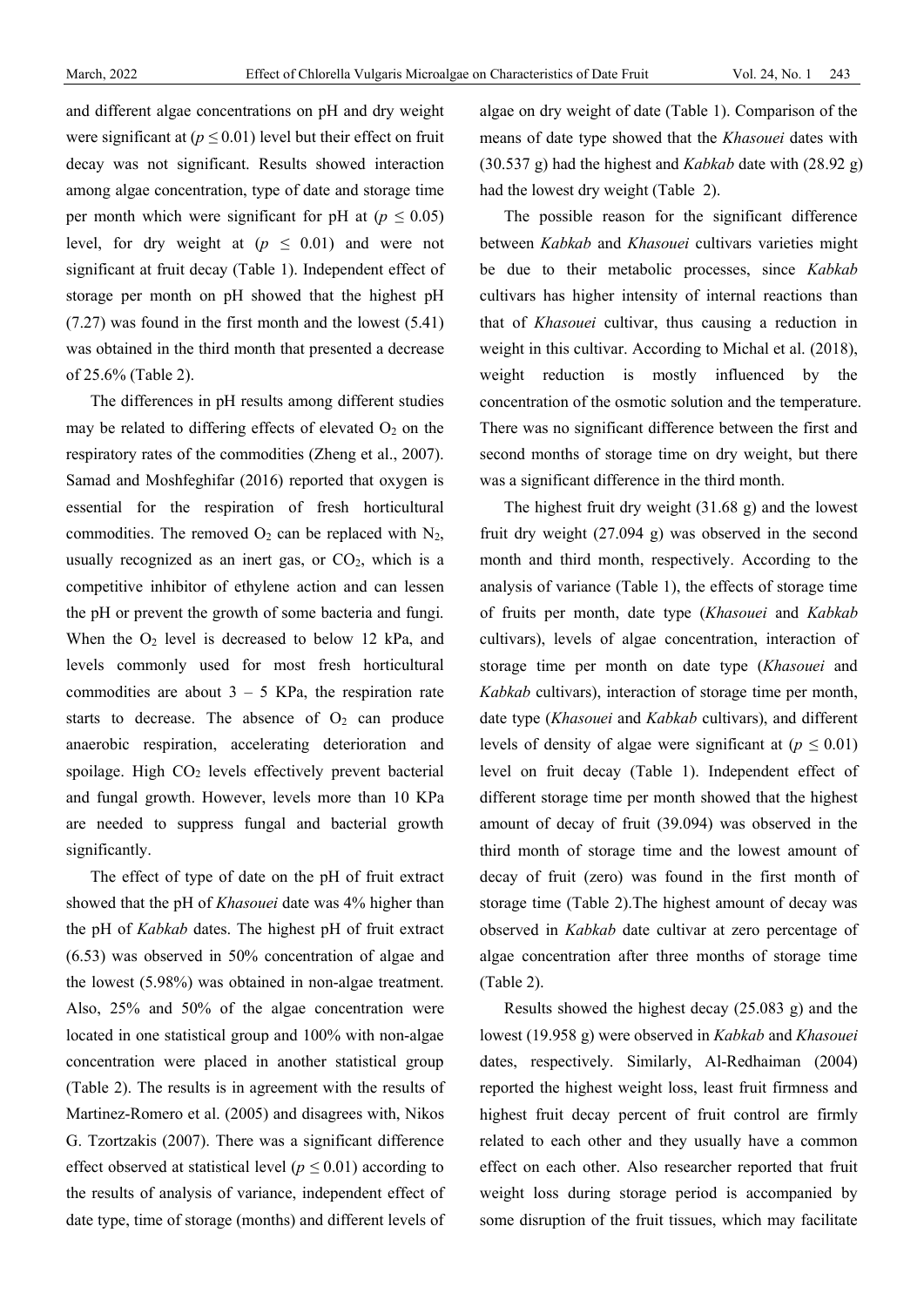the penetration of the decaying organisms. The attack of fungi and other microorganisms would result in more destruction of the tissues which in turn would cause softness and reduction in fruit firmness. Baraka et al. (1987) reported that date fruits deterioration could be attributed to the activity of the fungus in producing pectinolytic and cellulolytic enzymes. Nihad et al. (2019) reported that the best ranges of moisture content of date palm fruit for storage are 23% to 25% and moreover they suggested decreased moisture content below this level led to fruit shrinkage during drying and negative changes in physical properties of fruits such as firmness, colour and total soluble solids. Shelf life can be extended by storage at lower temperatures, but in general, deterioration (darkening and loss of flavor) increases with increasing moisture content. According to Kader and Yahia (2011) souring can occur in dates with moisture contents above 25% when kept at temperatures above 20℃. Its severity increases with duration and temperature of storage. Storage at low temperatures reduces the incidence and severity of souring.

Therefore, more decay in *Kabkab* dates may be related to higher moisture content in this cultivar. The highest decay  $(36.375 \text{ g})$  and lowest decay  $(11.25 \text{ g})$  were observed in non-algae and algae with 100% density treatment, respectively (Table 2). Interaction effects of different storage of months on different levels of algae concentration showed that the highest pH (7.665) of fruit extract was obtained at 25% concentration of algae in the first month of storage time, and the lowest (5.095) was found in the third month of storage time at non-algae concentration. A decreasing trend for pH was observed at all different levels of algae concentration with increasing of storage time (Table 3).

| uttay of if the txtract                  |              |                          |                          |                      |                      |                      |  |  |
|------------------------------------------|--------------|--------------------------|--------------------------|----------------------|----------------------|----------------------|--|--|
|                                          | Density (%)  | Kabkab date              | Khasouei date            | First month          | Second month         | Third month          |  |  |
| $\mathbf{0}$<br>25<br>pH<br>50<br>100    |              | $6.104$ <sup>de</sup>    | 5.87 <sup>e</sup>        | 6.841c               | 6.025 <sup>e</sup>   | 5.095g               |  |  |
|                                          |              | $6.35b-d$                | $6.652^{ab}$             | $7.665^{\rm a}$      | 6.462 <sup>d</sup>   | $5.37$ f-g           |  |  |
|                                          |              | 6.37 <sup>cd</sup>       | $6.752^{a}$              | $7.333^{ab}$         | 6.568 <sup>cd</sup>  | 5.7 <sup>ef</sup>    |  |  |
|                                          |              | 5.9 <sup>e</sup>         | $6.51^{a-c}$             | 7.266 <sup>b</sup>   | 5.88 <sup>e</sup>    | $5.477$ fg           |  |  |
| Dry weight                               | $\mathbf{0}$ | 30.266ab                 | 29.575ab                 | $30.755$ ac          | 31.9875 <sup>a</sup> | 27 <sup>de</sup>     |  |  |
|                                          | 25           | 29.733b                  | 31.433 <sup>a</sup>      | 31.275 <sup>ac</sup> | 32.225 <sup>a</sup>  | 28.25 <sup>d</sup>   |  |  |
|                                          | 50           | 28.066c                  | $30.433^{ab}$            | 31.775 <sup>ab</sup> | $29.975^{\circ}$     | 26 <sup>e</sup>      |  |  |
|                                          | 100          | 27.616c                  | 30.708 <sup>c</sup>      | $30.275^{bc}$        | $30.087^{\circ}$     | $27.125^{\text{de}}$ |  |  |
| $\mathbf{0}$<br>25<br>Decay<br>50<br>100 |              | -                        | ۰                        |                      | 43.75 <sup>b</sup>   | 65.375 <sup>a</sup>  |  |  |
|                                          |              |                          |                          |                      | 29.875 <sup>cd</sup> | $43.5^{b}$           |  |  |
|                                          |              |                          |                          |                      | $24c-e$              | 30 <sup>c</sup>      |  |  |
|                                          |              |                          |                          |                      | $16.25$ <sup>f</sup> | $17.5$ <sup>f</sup>  |  |  |
| Khasouei date                            |              | $\overline{\phantom{0}}$ | $\overline{\phantom{a}}$ | ۰                    | $24.812$ $\degree$   | 35.062 <sup>b</sup>  |  |  |
| Kabkab date                              |              |                          |                          |                      | 32.125 <sup>b</sup>  | $43.125^a$           |  |  |

**Table 3 Comparison of mean interactions of different levels of algae in different months of storage of date on the pH, dry weight and decay of fruit extract**

According to Duncan's test, the different letters in each column of group (pH, dry weight and decay) showed a significant difference at (*p ≤* 0.05) probability level.

Interaction between different levels of algae concentration and date type showed that the highest pH of fruit extract (6.752) was observed in 50% of algae concentration for *Khasouei* cultivar dates. There was no statistically significant difference between 50% and 100% algae concentration for type of *Khasouei* date cultivar. The lowest pH (5.87) was observed in the *Khasouei* cultivar and non-use of algae concentration. There was no significant difference observed between *Kabkab* date cultivar at 100% and non-algae

concentration, and it can be concluded that they were placed in the same statistical group (Table 3). Based on comparison table of means, interaction effects of different levels of algae concentration at different storage time per months showed that the highest dry weight of date fruit (32.225 g) was obtained at 25% algae density treatment in the second month and the lowest dry weight (26 g) was observed at 50% algae density in the third month of storage time (Table 3). Those were not statistically significant differences with algae (0%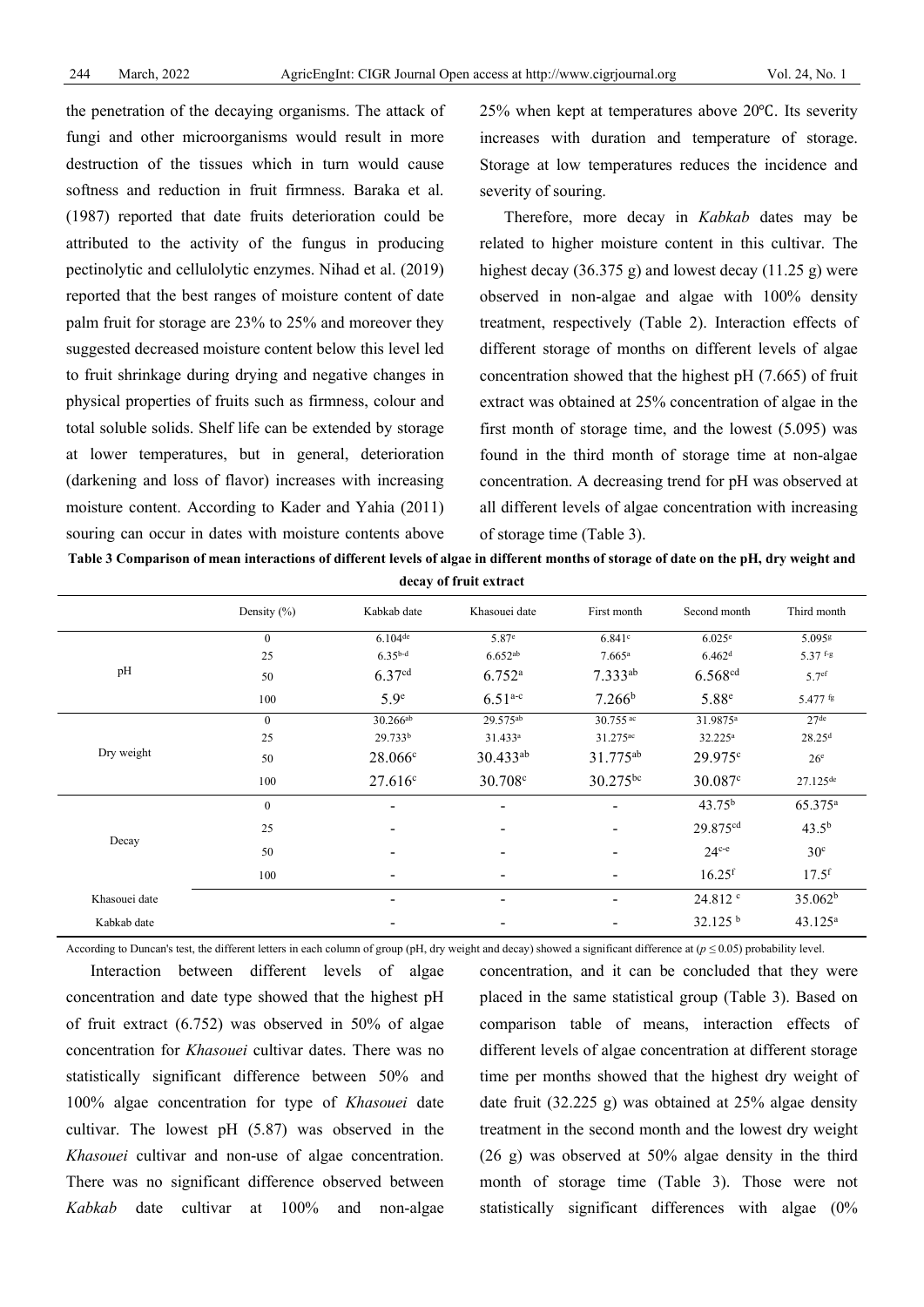concentration). Results showed that there were not statistically significant differences observed in dry weight at algae with 50% and 100% density. There was a statistically significant difference at  $(p \leq 0.01)$  level observed in interaction effect of different levels of algae and dates on the dry weight of date fruit (Table 1). Based on comparison table of means, the highest fruit dry weight (31.43 g) was observed for *Khasouei* date cultivar at 25% density of algae and the lowest dry weight (27.616) was found for *Kabkab* date cultivar at 100% concentration of algae (Table 3). Interaction between different levels of algae and different storage time per months showed that no decay was observed at all algae levels in the first month of storage time, although the interaction between date type and storage time was statistically significant at ( $p \leq 0.01$ ) level. The highest decay (43.125 g) was observed in *Kabkab* dates cultivar in the third month of storage time (Table 3). The membrane by phospholipase and lipoxygenase enzymes affects weight loss and membrane permeability, which is seen as wrinkling and damage to the skin tissue (staining) on the fruit surface. In the present study, storage of dates in the refrigerator caused an increase in the decay rate. The interaction effect between different levels of algae concentration and different time of storage per months is showed in Table 3.

Results indicated that the highest rate of decay

 $(65.375 \text{ g})$  and lowest rate of decay  $(16.25g)$  were obtained in the third month of storage time with zero percent of algae consumption and 100% of algae concentration in the first and second month, respectively. It seems that substances such as steroids, terpenoids and phenolic compounds have antimicrobial properties in the extract of this microalgae, which confirms the antimicrobial properties of chlorella algae and reduced fruit decay caused by the use of this extract. Bhagavathy et al. (2011) reported that green algae *Chlorococcum humicola* is a rich and varied source of pharmacologically active and natural products and nutraceuticals. While nutraceutical and pharmaceutical content in the baseline algae strain is very small, they showed that the algae is an excellent effect against the microbial pathogens. There was a significant difference at  $(p \leq 0.01)$  level in interactions effect among time of storage, type of dates and concentration of algae (Table 1). The highest dry weight of fruit (32.675 g) was observed at 25% of algae density at the second month of storage time in *Khasouei* cultivar, and the lowest dry weight was achieved at 100% concentration of algae in the third month storage in the *Kabkab* dates (Figure1). Also, there was no significant difference observed in algae with 50% concentration and non-algae density for *Kabkab* date cultivar after three months of storage time.





Figure 1 Comparison of the average interaction effect of storage time per month, type of date and levels of density of algae on dry weight of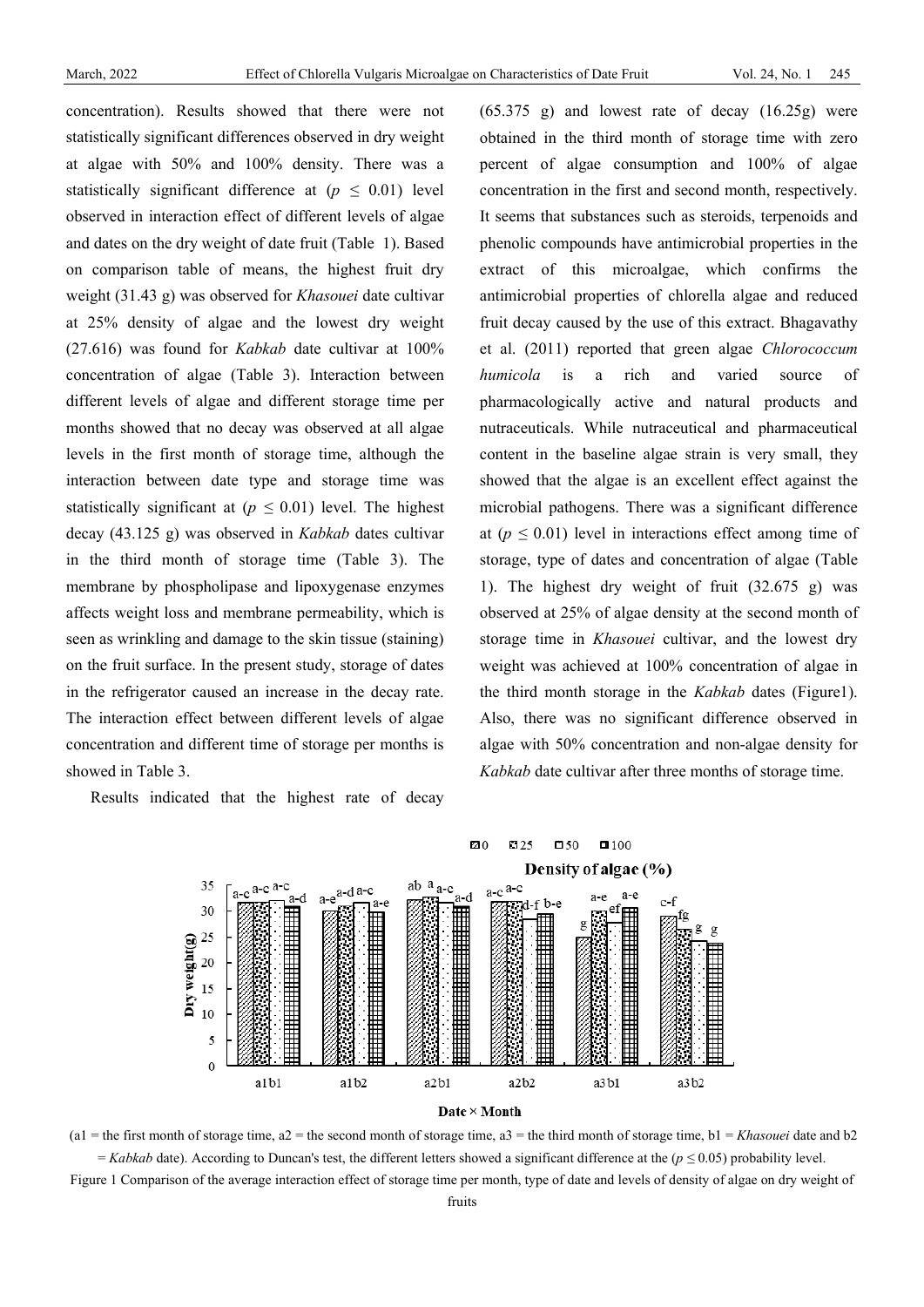Interaction among concentration of algae, date type and time of storage showed that the highest pH (7.90) was obtained in *Khasouei* date, at the first month of storage and at 25% algae concentration. Also the lowest

value of pH (4.79) was observed in *Khasouei* date at the third month of storage at zero percent (no use) algae density (Figure 2).



(a1 = the first month of storage time, a2 = the second month of storage time, a3 = the third month of storage time, b1 = Khasouei date, b2 = Kabkab date). According to Duncan's test, the different letters showed a significant difference at the ( $p \le 0.05$ ) probability level. Figure 2 Comparison of the average interaction effect of storage time per month, type of date and levels of density of algae on pH of fruits

The pH of the fruit extract during the storage period increases with time, probably due to the breakdown of organic acids in the respiratory and ripening process of fruits. The lower pH in the treated fruits is possibly due to the reduction of the breakdown of carbohydrates, pectic materials, prevention of hydrolysis of proteins and glycol saccharides into smaller units during respiration. Similar findings were reported by Yadav and Chakarvarty (2013) in which pH decreased during storage time of fruits.

## **4 Conclusions**

The most challenge is in date's industry are unsuitable storage conditions, alteration of physical and chemical properties during storage time, and undesirable type of date packaging. Due to the importance of this product, it is necessary to increase the shelf life, preserve the quality of fruit, and therefore increase the export rate, the suitable packaging and proper storage conditions that need be used. In this study, results showed that the effect of algae density and different time of storage per months was significant for all treatments at  $(p \leq 0.01)$  level.

Regarding the type of date's cultivar, results showed that the effects of treatment on *Khasouei* cultivar for all characteristics were better and higher than the *Kabkab's* cultivar. Moreover, it can be generally stated that the effect of *Chlorella vulgaris* with 25% concentration was more effective to compare with other concentrations. Based on this research, the effect of density of selected algae was decreased after two months of storage time of *Khasouei* and *Kabkab* cultivars.

## **References**

- [Alori,](https://www.researchgate.net/profile/Elizabeth-Alori) E, and O. O. Babalola. 2018. Microbial inoculants for improving crop quality and human health in Africa. *Frontiers in Microbiology*, 9 (2213).
- Al-Redhaiman, K. N. 2004. Modified atmosphere improves storage ability, controls decay, and maintains quality and antioxidant contents of Barhi date fruits. *Journal of Food Agriculture and Environment*, 2(2): 25-32.
- Baraka, M. A., M. A. Abdel-Sattar, and A. H. El-Assal. 1987. Biochemical changes in date palm fruits infected with *Thielaviopsis paradoxa*. *Egyptian journal of*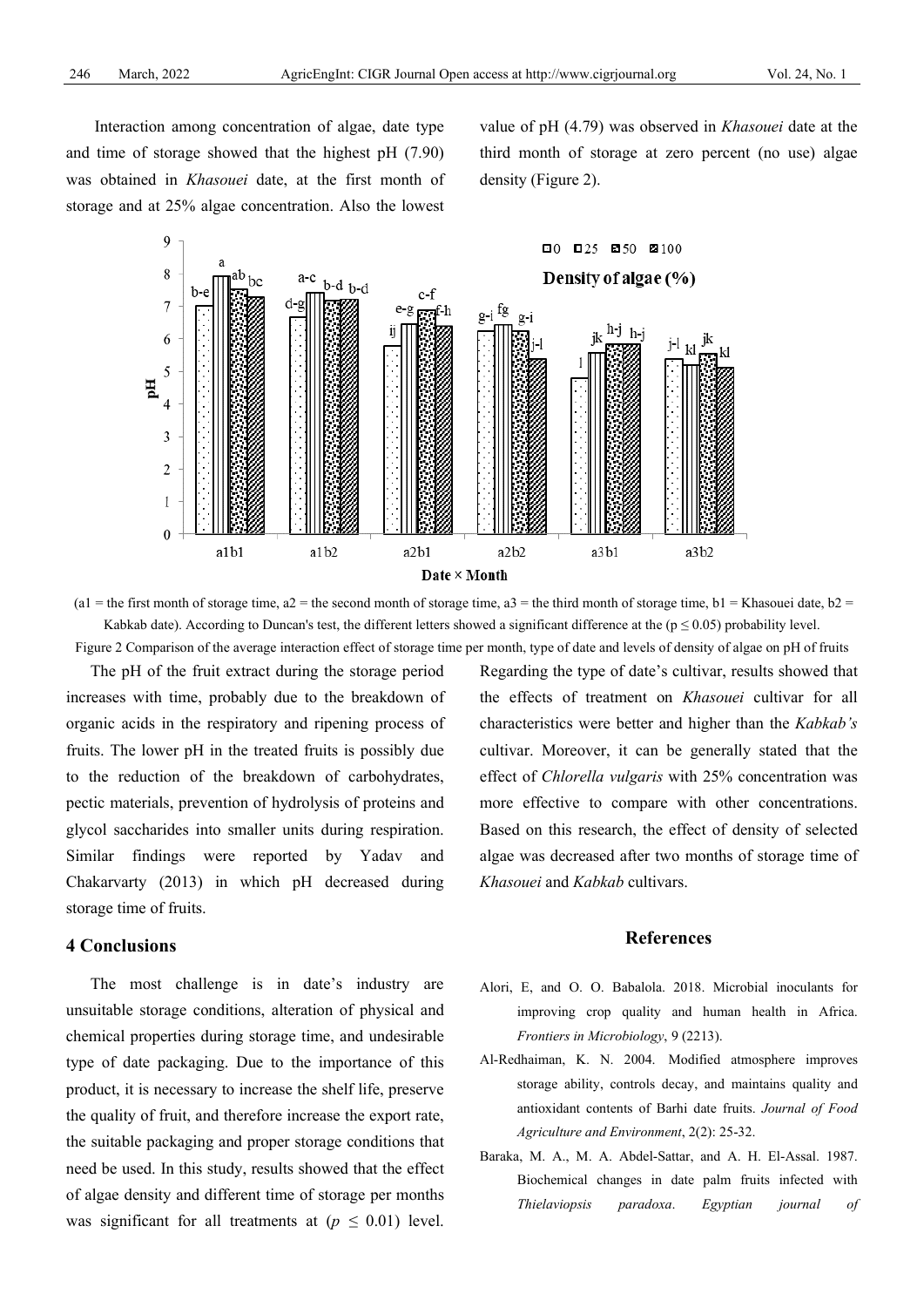*Phytopathol*ogy, 19(1-2): 61-69.

- Barreto, T. A., S. C. A. Andrade, J. F. Maciel, N. Arcanjo, M. Madruga, B. Meireles, A. M. T. M. Cordeiro, E. L. Souza, and M. Magnani. 2016. A chitosan coating containing essential oil from origanum vulgare l. to control postharvest mold infections and keep the quality of cherry tomato fruit. *Frontiers in Microbiology*, 7(2016): 1724.
- Bhagavathy, S., P. Sumathi, and I. J. S. Bell. 2011. Green algae Chlorococcum humicola -A new source of bioactive compounds with antimicrobial activity. *Asian Pacific Journal of Tropical Biomedicine*, 1(1): S1–S7.
- Bovi, G. G, Q. J. Caleb, M. Linke, C. Rauh, and P. V. Mahajan. 2016. Transpiration and moisture evolution in packaged fresh horticultural produce and the role of integrated mathematical models: A review. *Biosystems Engineering*, 150: 24-39.
- Carl, S., Z. Bachar, M. Othmane, P. Pierre-Yves, and V. G. Carlos. 2014. Morphology, composition, production, processing and applications of Chlorella vulgaris. *Renewable and Sustainable Energy Reviews*, 35: 265-278.
- Danielli, M. M. D., M. P. B. C. Romero, G. C. C. Maria, A. O. Galvez, A. R. Drummond, and S. B. Ranilson. 2015. Bioproduction, antimicrobial and antioxidant activities of compounds from chlorella vulgaris. *Journal of Botanical Sciences*, 4(2): 12-18.
- Elhadi, M. Y., L. Gloria, and K. Adel. 2013. *Date: Postharvest science, processing technology and health benefits*. John Wiley & Sons, Ltd.
- El-Ramady, H. R., E. Domokos-Szabolcsy, A. Neama, H. Taha , and M. G. Fari. 2015. Postharvest management of fruits and vegetables storage. *In Sustainable Agriculture Reviews*, Switzerland: Springer International Publishing: 65-132.
- Johnson, D. V. 2014. International scientific date palm meetings, 1931 – 2011: a bibliographic study. *Journal of Food Agriculture,* 26 (11): 1014-1020.
- Kader, A. A., and A. M. Hussein. 2009. Harvesting and postharvest handling of dates. *International center for agricultural research in the dry areas (ICARDA), Aleppo, Syria*. ISBN: 92-9127-213-6.
- Kader.A.A. and Yahia, E M. 2011. Postharvest biology and technology of tropical and subtropical fruits. *Woodhead Publishing Limited, Cambridje*.79-111.
- King, D. A. J. R., and H. R. Bolin. 1972. Preservation of Moisturized Dates*, Report of 49th Annual Date Grower's Institute, Coachella valley, California .* 29: (33-35).
- Martinez-Romero, D., S. Castillo, J. M. Valverde, F. Guillen, D. Valero, and M. Serrano. 2005. The use of natural aromatic

essential oil helps to maintain postharvest quality of crimson table grapes. *Journal of Acta Horticulture*, 682: 1723-1729.

- Mashhadinejad, A., H. Zamani, and J. Sarmad. 2016. Effect of growth conditions and extraction solvents on enhancement of antimicrobial activity of the microalgae Chlorella vulgaris. *Pharmaceutical and Biomedical Research*, 2(4): 65-73.
- Michal, B., W. Artur, L. Piotr, and G. Ewa. 2018. Mass transfer in osmotic dehydration of kiwiberry: Experimental and mathematical modelling studies, *Molecules*, 23(5): 12-36.
- Mohamed, A. A., and Y. L. Chang. 2008. Nutritional and functional properties of dates: a review. *Critical Reviews in Food Science and Nutrition*, 48(10): 877-887.
- Nihad, A., Q. Tamara, A. Najib **,** F. M **.**Ghadeer, G**.** Issa, O. Yahia, A. Salah-Eddin, and M. A. Tawfiq. 2019. Effect of drying process on physical and chemical properties of 'Medjool' date palm fruits. *Fresenius Environmental Bulletin*, 28(2): 1552-1559.
- Nikos G. Tzortzakis, 2007. Maintaining postharvest quality of fresh produce with volatile compounds. *Journal of Innovative Food Science and Emerging Technologies,* 8 (1): 111-116.
- Patil, K., H. Nandre, R. T. Mahajan, C. Banerjee, P. Shukla, and R. Bandopadhyay. 2015. Plant growth stimulating activity of fresh water micro algae. *International Journal of Advanced Research*, 3(5): 284-288.
- Samad, B, and M. Moshfeghifar. 2016. Advances in controlled atmosphere storage of fruits and vegetables. In *Eco-Friendly Technology for Postharvest Produce Quality*, Chapter 4, 130-183.
- Sams, C.E. 1994.Management of postharvest disease resistance in horticultural crops: introduction to the colloquium. *Horticulture Scince,* 29: 746-747.
- Siddiq, M., & Greiby, I. 2014. Overview of date fruit production, postharvest handling, processing, and nutrition. Dates: 1st edition, *John Wiley and Sons, Chichester, United Kingdom*, 1-28.
- Tadayon, R., M. Rahimi, and H. Salari. 2015. Evaluation the silver nanoparticles on shelf life of Citrus Sinensis. *Journal of Plant Research , Iranian Journal of Biology.* 29(2): 319-327.
- Uchechukwu, E. 2017. Chlorella vulgaris as protein source in the diets of african catfish clarias gariepinus. *Fishes*, 2(4): 2-17.
- Vivek. K.,Singh.S.,Ritesh.W, Soberly.M.,.Baby.Z., Baite.H., Mishra.S, and Pradhan.RC. 2019. A review on postharvest management and advances in the minimal processing of fresh-cut fruits and vegetables. *Journal of Microbiology, Biotechnology and Food Science*, 8(5): 1178-1187.
- Wills, R. B. H., B. McGlasson, D. Graham, and D. Joyce. 2007.